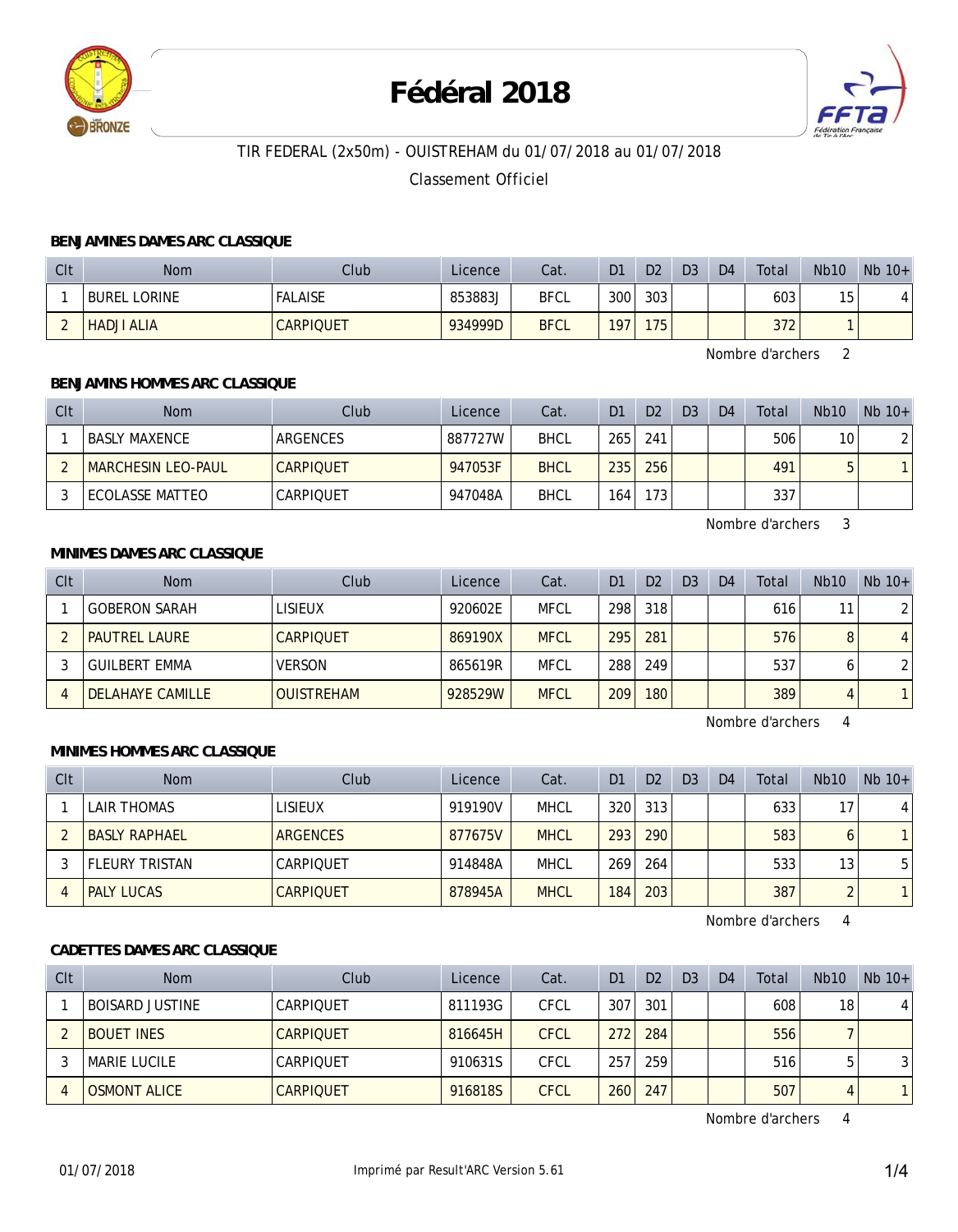#### **CADETS HOMMES ARC CLASSIQUE**

| CIt | <b>Nom</b>           | Club              | Licence | Cat.        | D <sub>1</sub>   | D <sub>2</sub> | D <sub>3</sub> | D <sub>4</sub> | Total | Nb10 | $Nb$ 10+       |
|-----|----------------------|-------------------|---------|-------------|------------------|----------------|----------------|----------------|-------|------|----------------|
|     | <b>PALMIER PAUL</b>  | <b>OUISTREHAM</b> | 840439W | CHCL        | 321              | 316            |                |                | 637   | 19   | 8              |
|     | <b>SIMON NICOLAS</b> | <b>CARPIOUET</b>  | 865782T | <b>CHCL</b> | 307              | 317            |                |                | 624   | 14   | $\overline{4}$ |
|     | MOISSERON NICOLAS    | <b>VIRE</b>       | 883144P | CHCL        | 272 <sub>1</sub> | 260            |                |                | 532   |      |                |
|     | <b>BUREL NAEL</b>    | <b>FALAISE</b>    | 797562R | <b>CHCL</b> | 226              | 236            |                |                | 462   | 4    | $\overline{4}$ |

Nombre d'archers 4

## **JUNIORS HOMMES CLASSIQUE**

| Clt                 | <b>Nom</b>                    | Club             | Licence | Cat.        | D <sub>1</sub> | D <sub>2</sub> | D <sub>3</sub> | D <sub>4</sub> | Total | <b>Nb10</b>     | $Nb$ 10+ |
|---------------------|-------------------------------|------------------|---------|-------------|----------------|----------------|----------------|----------------|-------|-----------------|----------|
|                     | <b>JOCELIN</b><br><b>PALY</b> | <b>VIRE</b>      | 793134C | <b>JHCL</b> | 282            | 292            |                |                | 574   | 10 <sub>1</sub> |          |
| $\overline{ }$<br>- | <b>ROBILLARD ROMAIN</b>       | <b>CARPIQUET</b> | 866069E | <b>JHCL</b> | 149            | 175            |                |                | 324   |                 | ີ<br>◡   |

Nombre d'archers 2

# **SENIORS DAMES ARC CLASSIQUE**

| CIt | <b>Nom</b>               | Club                         | Licence | Cat.        | D1  | D <sub>2</sub> | D <sub>3</sub> | D <sub>4</sub> | Total | N <sub>b</sub> 10 | $Nb 10+$ |
|-----|--------------------------|------------------------------|---------|-------------|-----|----------------|----------------|----------------|-------|-------------------|----------|
|     | <b>GIUPPONI CHARLENE</b> | <b>HEROUVILLE SAINT CLAI</b> | 738543P | <b>SFCL</b> | 306 | 279            |                |                | 585   |                   |          |
|     | SOSNIERZ-RICHARD LUCIE   | <b>HEROUVILLE SAINT CLAI</b> | 621039T | <b>SFCL</b> | 303 | 267            |                |                | 570   |                   | 4        |
|     | PAUTREL ANNIE            | CARPIOUET                    | 909571P | <b>SFCL</b> | 262 | 247            |                |                | 509   |                   |          |

Nombre d'archers 3

## **SENIORS HOMMES ARC CLASSIQUE**

| C <sub>It</sub> | <b>Nom</b>                 | Club                         | Licence | Cat.        | D1  | D2  | D <sub>3</sub> | D <sub>4</sub> | Total | N <sub>b</sub> 10 | $Nb$ 10+       |
|-----------------|----------------------------|------------------------------|---------|-------------|-----|-----|----------------|----------------|-------|-------------------|----------------|
| 1               | SOSNIERZ ARNAUD            | <b>HEROUVILLE SAINT CLAI</b> | 351959P | <b>SHCL</b> | 317 | 313 |                |                | 630   | 19                | 2              |
| $\overline{2}$  | <b>GILLES PHILIPPE</b>     | <b>VILLERS SUR MER</b>       | 799709Z | <b>SHCL</b> | 316 | 306 |                |                | 622   | 14                | 5              |
| 3               | <b>FLEURY DIMITRY</b>      | CARPIOUET                    | 914844W | <b>SHCL</b> | 310 | 303 |                |                | 613   | 13                | 4              |
| 4               | <b>MOTREFF NICOLAS</b>     | <b>CAEN</b>                  | 637890J | <b>SHCL</b> | 299 | 296 |                |                | 595   | 9                 | $\overline{2}$ |
| 5               | <b>JOUAN ADRIEN</b>        | <b>OUISTREHAM</b>            | 597671T | <b>SHCL</b> | 282 | 305 |                |                | 587   | 10 <sup>°</sup>   | 3              |
| 6               | <b>GUILLOIT GREGORY</b>    | <b>CARPIQUET</b>             | 416869U | <b>SHCL</b> | 297 | 281 |                |                | 578   | 15                | 6              |
| 7               | LE ROY OLIVIER             | <b>CARPIQUET</b>             | 851805A | <b>SHCL</b> | 287 | 290 |                |                | 577   | 8                 | 3              |
| 8               | <b>QUEILLE JEAN LUC</b>    | <b>COURSEULLES SUR MER</b>   | 895815M | <b>SHCL</b> | 277 | 285 |                |                | 562   | 11                | 3              |
| 9               | <b>MUSSIER PIERRE</b>      | <b>CAEN</b>                  | 688161B | <b>SHCL</b> | 297 | 259 |                |                | 556   | 11                | 3              |
| 10              | <b>VANNIER GUILLAUME</b>   | <b>OUISTREHAM</b>            | 929377T | <b>SHCL</b> | 283 | 262 |                |                | 545   | $\overline{7}$    | $\mathbf{1}$   |
| 11              | DELAHAYE DAVID             | <b>OUISTREHAM</b>            | 912929P | <b>SHCL</b> | 272 | 273 |                |                | 545   | 6                 | $\mathbf{1}$   |
| 12              | <b>MARIE ERIC</b>          | <b>CARPIQUET</b>             | 910629P | <b>SHCL</b> | 273 | 268 |                |                | 541   | $\overline{4}$    |                |
| 13              | <b>EPINETTE NICOLAS</b>    | <b>OUISTREHAM</b>            | 369277N | <b>SHCL</b> | 245 | 279 |                |                | 524   | 7                 | $\overline{2}$ |
| 14              | <b>BASLY BENOIT</b>        | ST PIERRE SUR DIVES          | 448032S | <b>SHCL</b> | 271 | 253 |                |                | 524   | 6                 | 3              |
| 15              | <b>AUGUE PASCAL</b>        | <b>CARPIQUET</b>             | 861508X | <b>SHCL</b> | 249 | 229 |                |                | 478   | 5                 |                |
| 16              | <b>ALLEMEERSCH LAURENT</b> | <b>OUISTREHAM</b>            | 913308B | <b>SHCL</b> | 262 | 213 |                |                | 475   | $\overline{4}$    | $\mathbf{1}$   |

Nombre d'archers 16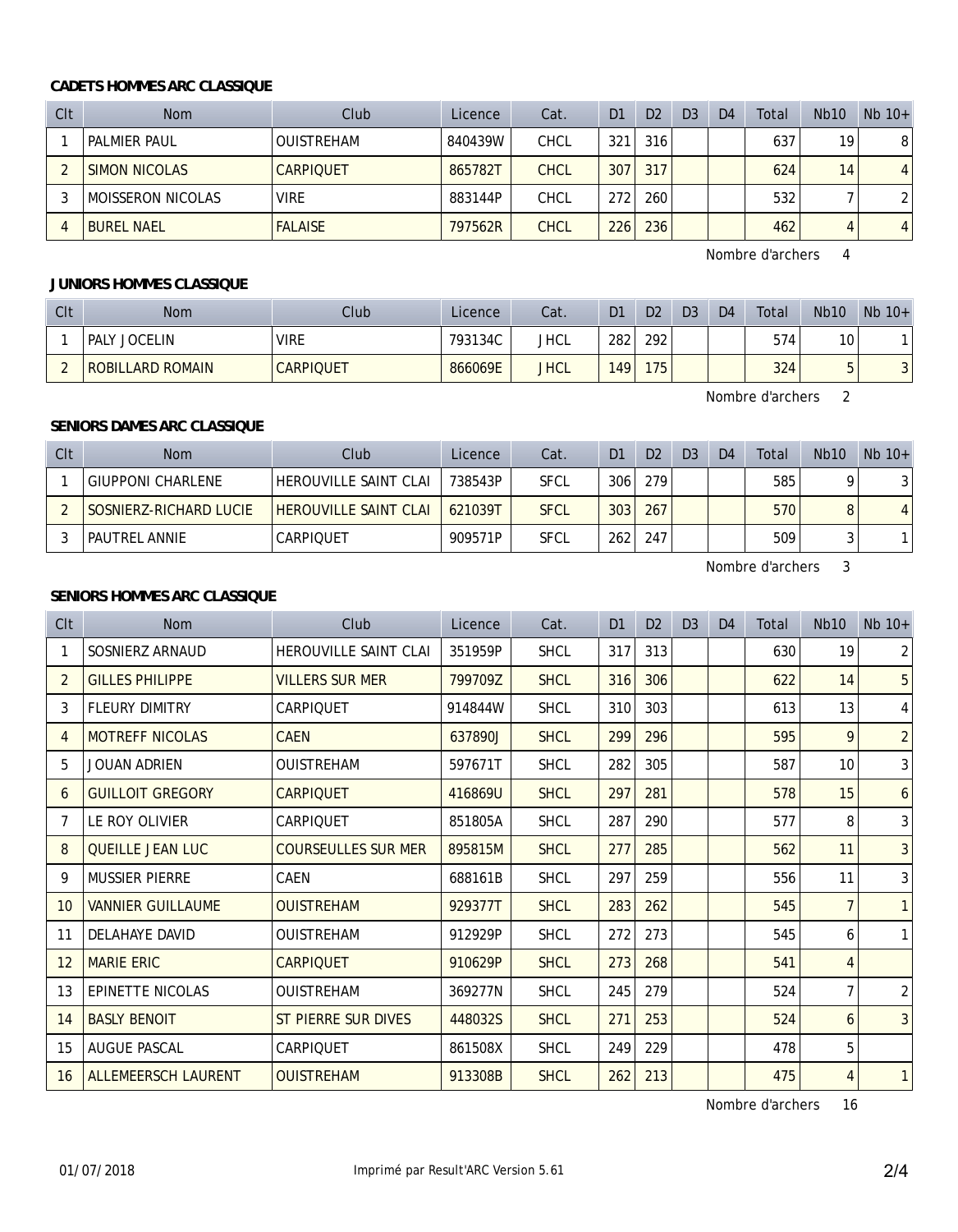#### **VETERANS DAMES ARC CLASSIQUE**

| $\bigcap_{i=1}^{n}$<br>UR | <b>Nom</b>                | Club                                                       | Licence | Cat.        | D <sub>1</sub> | D <sub>2</sub> | D <sub>3</sub> | D <sub>4</sub> | Total | <b>Nb10</b> | <b>Nb</b><br>$10+$ |
|---------------------------|---------------------------|------------------------------------------------------------|---------|-------------|----------------|----------------|----------------|----------------|-------|-------------|--------------------|
|                           | CATHERINE<br><b>BASLY</b> | <b>DIVES</b><br><b>PIERRE</b><br><b>SUR</b><br>$^{\circ+}$ | 954639B | <b>VFCL</b> | 200            | 187            |                |                | 387   |             |                    |

Nombre d'archers 1

## **VETERANS HOMMES ARC CLASSIQUE**

| Clt | Nom                       | Club              | Licence | Cat.        | D <sub>1</sub> | D <sub>2</sub> | D3 | D <sub>4</sub> | Total | <b>Nb10</b>    | $Nb$ 10+        |
|-----|---------------------------|-------------------|---------|-------------|----------------|----------------|----|----------------|-------|----------------|-----------------|
|     | <b>GUESDON OLIVIER</b>    | CAEN              | 701655U | <b>VHCL</b> | 324            | 325            |    |                | 649   | 25             | 10 <sup>°</sup> |
|     | <b>CAPDEVILA PHILIPPE</b> | <b>OUISTREHAM</b> | 914836M | <b>VHCL</b> | 314            | 320            |    |                | 634   | 16             | $\overline{4}$  |
| 3   | <b>BURGUET DOMINIOUE</b>  | CARPIOUET         | 910257K | <b>VHCL</b> | 302            | 306            |    |                | 608   | 13             | 3               |
| 4   | <b>PALY OLIVIER</b>       | <b>VIRE</b>       | 800914J | <b>VHCL</b> | 288            | 306            |    |                | 594   | 11             | $\mathbf{1}$    |
| 5   | <b>BUREL PATRICK</b>      | <b>FALAISE</b>    | 805298Z | <b>VHCL</b> | 278            | 277            |    |                | 555   | 5              | 2               |
| 6   | <b>MOTREFF DIDIER</b>     | <b>CAEN</b>       | 678867Z | <b>VHCL</b> | 259            | 249            |    |                | 508   | 4              |                 |
|     | <b>COLL CHRISTOPHE</b>    | CARPIOUET         | 846024S | <b>VHCL</b> | 274            | 233            |    |                | 507   | 3              |                 |
| 8   | <b>BERTHET ANDRE</b>      | <b>OUISTREHAM</b> | 889166K | <b>VHCL</b> | 262            | 201            |    |                | 463   | $\overline{2}$ |                 |

Nombre d'archers 8

## **SUPER VETERANS HOMMES ARC CLASSIQUE**

| CIt        | <b>Nom</b>              | Club             | Licence | Cat.         | D <sub>1</sub> | D <sub>2</sub> | D <sub>3</sub> | D <sub>4</sub> | Total | <b>Nb10</b> | $Nb$ 10+       |
|------------|-------------------------|------------------|---------|--------------|----------------|----------------|----------------|----------------|-------|-------------|----------------|
|            | <b>HAUTEUR MARC</b>     | CARPIOUET        | 717062R | <b>SVHCL</b> | 307            | 295            |                |                | 602   | 11          | 51             |
|            | <b>BONILLO ROBERT</b>   | <b>BAYEUX</b>    | 753455Y | <b>SVHCL</b> | 270            | 276            |                |                | 546   |             |                |
|            | <b>BREHIER JACQUES</b>  | <b>VIRE</b>      | 857216G | <b>SVHCL</b> | 261            | 279            |                |                | 540   | 5           | 31             |
| 4          | LATUR GILLES            | <b>BAYEUX</b>    | 921984G | <b>SVHCL</b> | 268            | 261            |                |                | 529   |             |                |
| 5          | <b>BOUGENEAUX ALAIN</b> | BAYEUX           | 073031G | <b>SVHCL</b> | 263            | 263            |                |                | 526   | 4           |                |
| $\epsilon$ | <b>BOCE JEAN MARC</b>   | <b>CARPIQUET</b> | 790318S | <b>SVHCL</b> | 231            | 250            |                |                | 481   | 6           | 3 <sup>1</sup> |

Nombre d'archers 6

#### **CADETS HOMMES ARC A POULIES**

| $\bigcap$<br>UL | <b>Nom</b>                  | Club            | Licence | $2 - 1$<br>uαι. | D <sub>1</sub> | D <sub>2</sub> | D <sub>3</sub> | D <sub>4</sub> | Total | <b>Nb10</b> | <b>N<sub>b</sub></b><br>$10+$ |
|-----------------|-----------------------------|-----------------|---------|-----------------|----------------|----------------|----------------|----------------|-------|-------------|-------------------------------|
|                 | THAN<br><b>AUGUE</b><br>NAT | <b>ARPIQUET</b> | 861507W | CHCO            | 312            | 308            |                |                | 620   | 10          |                               |

Nombre d'archers 1

#### **JUNIORS HOMMES ARC A POULIES**

| CIt | <b>Nom</b>                       | Club             | Licence                            | Cat.        | D <sub>1</sub> | D <sub>2</sub> | D <sub>3</sub> | D <sub>4</sub> | Total | Nb <sub>10</sub> | <b>Nb</b><br>$10+$ |
|-----|----------------------------------|------------------|------------------------------------|-------------|----------------|----------------|----------------|----------------|-------|------------------|--------------------|
|     | <b>DAMIEN</b><br><b>FONTAINE</b> | <b>CARPIQUET</b> | 105<br>O <sub>1</sub><br>ÖΙ<br>7J- | <b>JHCO</b> | 320            | 319            |                |                | 639   | 10               |                    |

Nombre d'archers 1

#### **SENIORS DAMES ARC A POULIES**

| CIt | Nom                                | Club                                             | Licence | Cat. | D1  | D <sub>2</sub> | D <sub>3</sub> | D <sub>4</sub> | Total | <b>Nb10</b>  | <b>N<sub>b</sub></b><br>$10+$ |
|-----|------------------------------------|--------------------------------------------------|---------|------|-----|----------------|----------------|----------------|-------|--------------|-------------------------------|
|     | <b>VALERIE</b><br><b>POULINGUE</b> | <b>SUR DIVES</b><br>$\sim$<br><b>PIERRE</b><br>э | 814319E | SFCO | 341 | 0.11<br>34 I   |                |                | 682   | $\sim$<br>ັບ | u                             |

Nombre d'archers 1

## **SENIORS HOMMES ARC A POULIES**

| $\bigcap$<br>◡喉 | <b>Nom</b> | Club | Licence | Cat. | D <sub>1</sub> | D <sub>2</sub> | D <sub>3</sub> | D <sub>4</sub> | Total | <b>Nb10</b> | <b>N<sub>k</sub></b><br>$10+$ |
|-----------------|------------|------|---------|------|----------------|----------------|----------------|----------------|-------|-------------|-------------------------------|
|                 |            |      |         |      |                |                |                |                |       |             |                               |